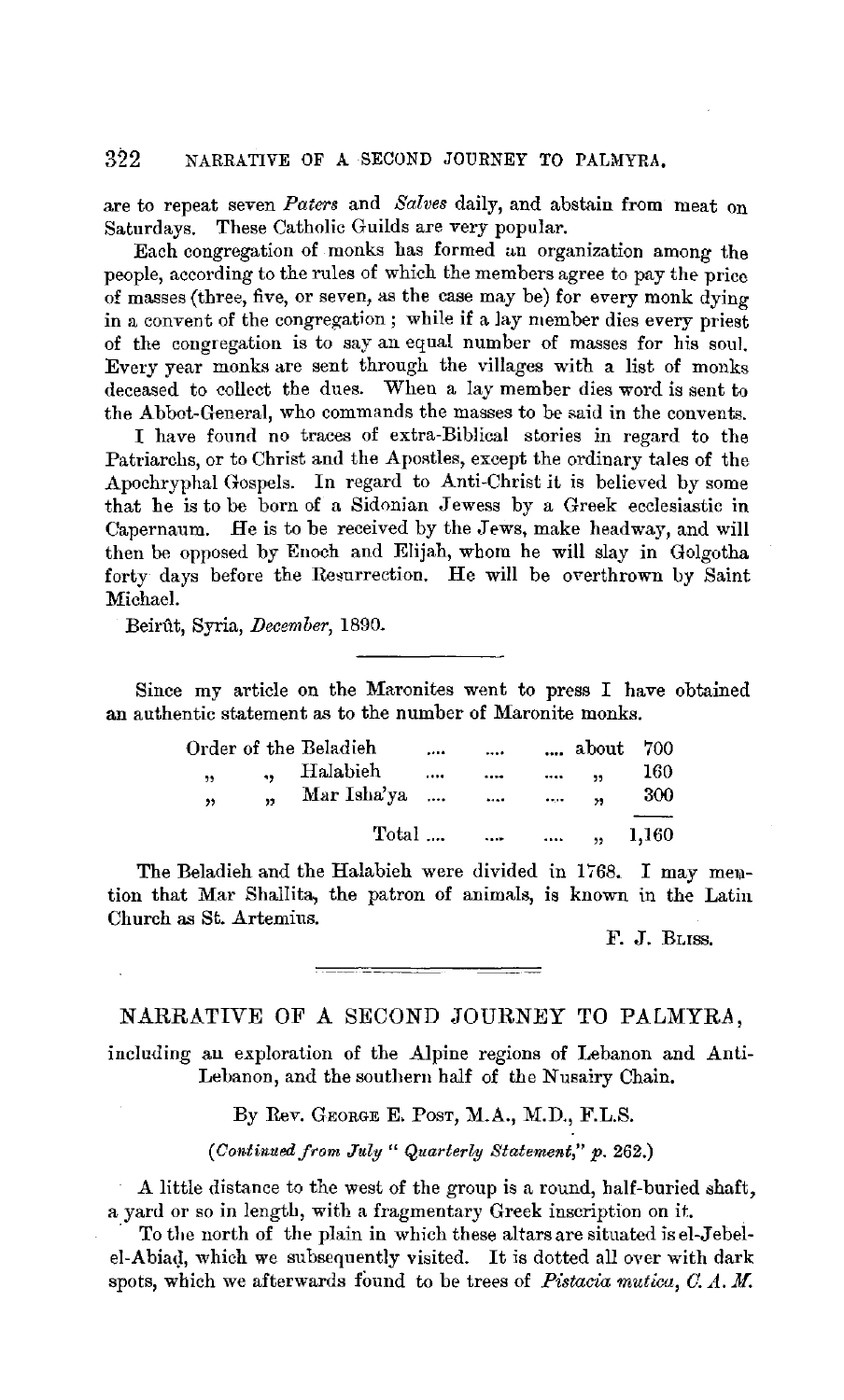We sat down on the sand, in the blazing sunshine, with a thermometer of over 100° F. in the shade of our bodies, and ate our lunch, and drank the tepid water which we had brought in skins, and then rode forward toward Palmyra. Just before entering the street of tombs we encountered *Franlcenia pulverulenta, L.* 

The impression produced by the mausolea by sunlight is far less imposing than by moonlight. It would be well for a visitor, if he has not first entered by night (as we did in  $\Delta$ pril) to make a point of riding out at night some distance into the western desert, in order to take in the view of the pass and the monuments, and then of Palmyra itself by moonlight.

We found the ground about the wells of Abul-Fawaris quite parched, and learned that the wells were choked by locusts, so that the water was undrinkable. We arrived in Palmyra at  $2\frac{1}{4}$  p.m., just  $5\frac{1}{4}$  hours road time from el-Beida, Our mules made the distance in  $6\frac{1}{4}$  hours. We encamped at our old station west of the triumphal arch. Barometer at  $4 p.m., 28.72$ ; height, 1,500 feet. At sunset we enjoyed a bath in the great fountain, and the weird swim into the heart of the mountain.

*Palmyra, Friday, July* 25.—The night was made uncomfortable by a furious wind, which almost blew our tent to tatters, and prevented us from enjoying any restful sleep. The temperature by 9 o'clock in the morning reached 100° F. in the shade. The same distracting wind, blowing sand into our tent, our provisions, and our eyes, made the day one of considerable discomfort. We spent the morning in overhauling and labelling our collections, and in photographing the group of five figures on the slab in front of the schoolhouse. In the October *Quarterly* I furr:ished you the notes of Professor Porter on the inscriptions. They may be compared with those of Rev. J. E. Hanauer in the April *Quarterly.* 

In the afternoon we rode to the cave known as *Magharat-Mohammed*-*'Ali,* about two hours north of Palmyra. On our way we visited one of the ancient quarries, about an hour from the city. They cover a space of two or three acres. The impression produced by them is more startling because less familiar than that of the ruins. Here are immense blocks of stones all squared and ready for transpertation. There are others half separated from the rock. Still others are marked out by grooves, but not as yet cut. There are columns large and small, and all just as left by the workmen perhaps fifteen hundred years ago. But for the grey lichens which cover them, we might fancy that the quarrymen would soon return, and the tumbrils would roll in and carry away the finished stones.

Near the centre of one of the quarries is a low hut, into which the workmen could crawl, but not stand erect. As we approached the door of this hut a covey of over thirty red-legged partridges whirred out of it, and flew away to the rocks around the quarries, A venomous looking enake glided in among the stones and disappeared.

Just beyond the quarries we came upon a gazelle. The graceful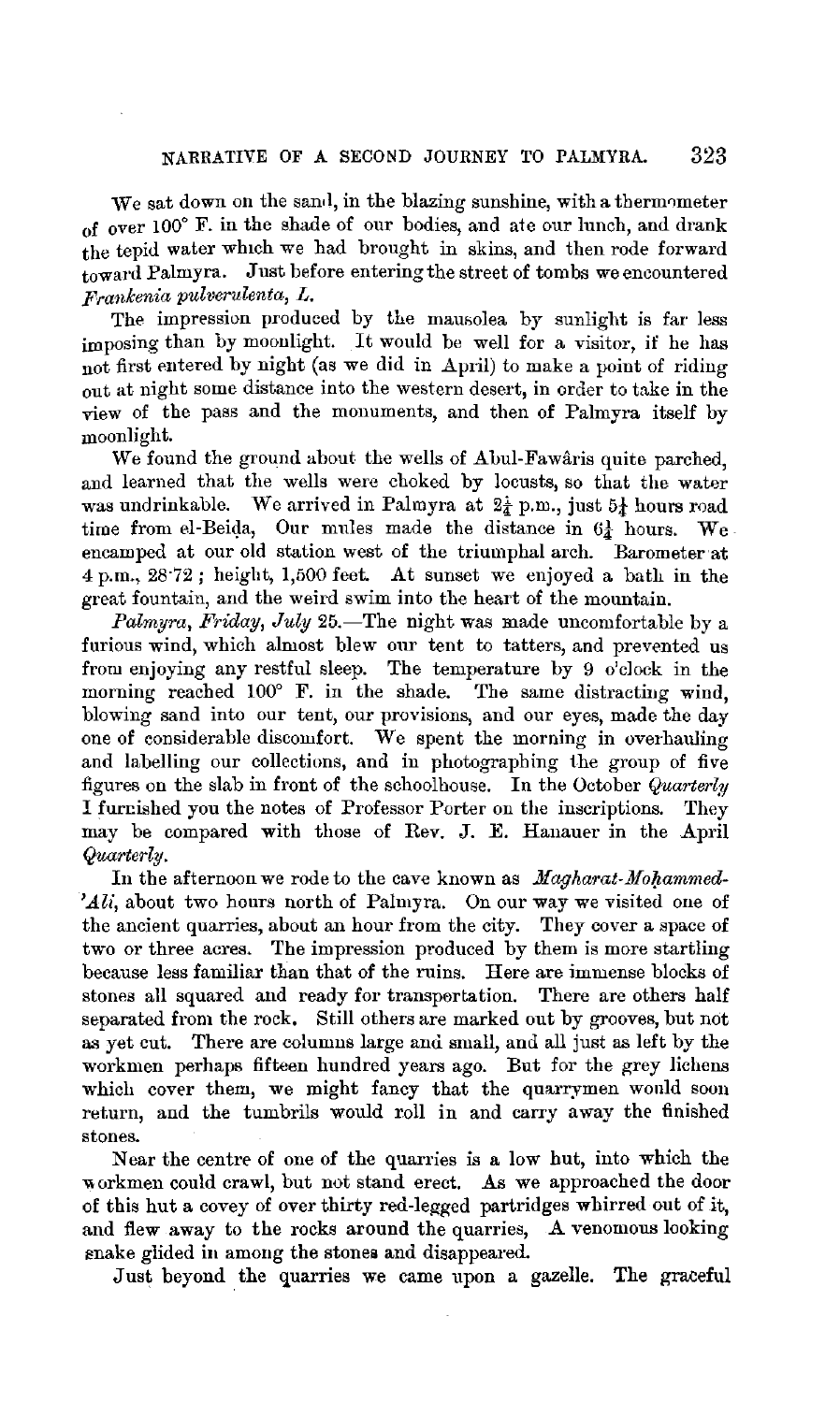## 32± NARRATIVE OF A SECOND JOURNEY TO PALMYRA.

creature ran away, not in a straight line, but on a sort of parabolic curve, and every hundred feet or so leaped into the air after the manner of a springbok.

\Ve collected, on our way to the cave, *Euplwrbia sp., Andrachne telephioides, L., var. rotundifolia, Post, Atriplex roseum, L.* The caves themselves are not specially interesting. They seem to have been worked somewhat for the efflorescent sulphur which encrusts their walls. Otherwise they contain no minerals of value. The rock in which they are hollowed out is calcium carbonate, with veins of impure calcium sulphate (whence the sulphur) and selenite.

From the caves we took a south-east course to the *Sabkhah,* or salt marsh east of Palmyra. The soil nf this marsh is so impregnated with salt that a trench or pit sunk in it becomes filled in a short time with concentrated brine, the water of which soon evaporates in the intense sunshine, and leaves an incrustation of excellent salt. The production of this staple is a government monopoly. A series of circular guard huts not ten feet in diameter surrounds the marsh, and in each of them lives a guard to prevent anyone coming to get salt. A Circassian officer, at a monthly salary of 260 piastres (about 2l.), which is considered there a good living, has the general oversight of these works. The soil, whereever dry, is covered with a thick efllorescence of salt. At the edge of the marsh are numerous Salsolaceæ, and *Statice Palmyrensis*, Post (a new species), giving quite a green aspect to the plain.

*Saturday, July* 26.—The continued heat and distracting wind kept us from doing much this day. We, however, engaged a Bedawi sheikh, Rusheid, to go with us as far as Hamath, and take an extra camel to carry water. We needed two, as one stage of our journey was to be 26 hours without any water.

In the evening Rusheid's wife came over with a present of lebben, and she and her husband and son, of abont 13 years of age, passed the evening with us. We enjoyed their naïve conversation. The following are a few snatches of it: $-$ 

" *We :* May God bless your evening, Im Asa'ad.

*"She:* (Filling her stumpy pipe with tobacco from a dirty pouch) God bless your evening, Khowaja.

" *We:* Are you not afraid to let your husband go with us to Hamath?

" *She:* If I had been, he would not go a step.

" *We:* So, even among you Bedawin, the ladies rule! We thought that it was only among the Franks that they had the upper'hand.

" *Slw:* (Picking up a red hot coal between her thumb and finger, and pressing it down with vigour into the bowl of her pipe with the ball of her thumb) of course we do. What did you think?

" *We:* What would you do if he would not obey your orders?

" *She:* I would leave him and go back to my father's tent.

" *We:* But perhaps he might divorce you, and send you home.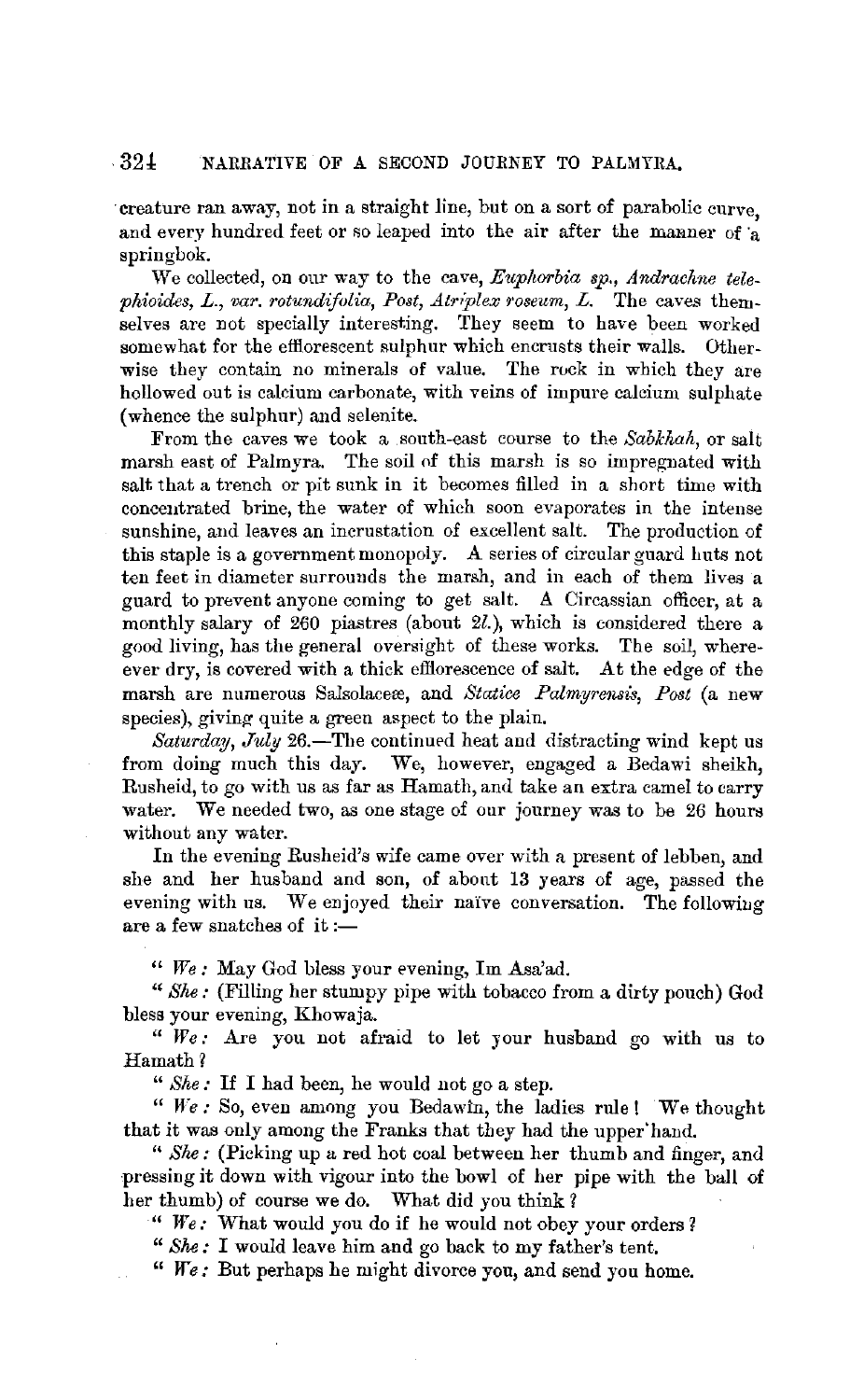$\mathcal{C}$  *She:* He knows better than that. Who would make his butter and semmen, and cook his dinner, and wait on him ?

 $\lq$  *We* (to Rusheid) : Is it all as she says ?

" *He:* What can we do *1* That's a way they have.

" *We* (to Rusheid): Can your wife manage all your flocks and herds as well in your absence as when you are at home?

" *He:* Yes. She does most of it when I am at home.

" *We :* And does she manage you as well *1* 

*"He* and *She* (laughing together): That is about it."

And so for half an hour, by the flickering light of our camp fire we kept up a pleasant badinage with this enterprising daughter of the desert, until her sense of propriety led her to make a move, and with dignity and grace she rose and bade us good night, and withdrew, followed by her obedient husband and son. I may here say that the relations of Bedawin women to their husbands are far more on a footing of equality than those of the Mohammedan women of the towns. Few men have more than one wife, and 8he is far more of a companion to her husband than are the more civilised women to theirs.

We enjoyed the services of the man and his camel for the round trip at five medjeedies, about 17s.

Palmyra, Sunday, July 27.-The air became somewhat cooled off in the night, and at 7 a.m. the thermometer stood at 76° F. It became hot, however, in the middle of the day, and cooled off again at night.

*Monday, July* 28.-We left Palmyra at  $6\frac{1}{4}$  a.m., taking the road through Marbat-'Antar, el-Weshen, el-Bil'fis, Barri, and Salamyah to Hamath.

Our course lay first through the ruins to the northern spur of the hill on which is the medireval castle. Just over the watershed of this spur we passed a large corral used in hunting the gazelle. These corrals are numerous in the desert, and may be seen for many miles away on the mountain sides. They consist of stone fences about  $6$  feet high, enclosing areas often of many acres in extent, and so arranged that they are open to one side of a great square or parallelogram, and closed on all the others. At the comer, and along the wall farthest from the entrance, are openings over pits 10 feet or more in depth, and too broad for a gazelle to leap over. The hunters form a great circle, enclosing a herd of these animals, and drive them into the corral. Although they might leap or climb over the walls if there were no other way of egress, yet, seeing the openings at the far end, they make for them and fall into the pits, where men await them with knives, and instantly cut their throats. Rusheid told me that as many as 50 are sometimes bagged at once in these wholesale battues.

An hour from Palmyra we came to *ed-Derajdt* (the steps), which are another of the ancient quarries of the city, much more extensive than those which we had visited three days before. They are on the precipitous side of a rocky bluff which forms the first terrace of Jebel Antar.  $\cdot$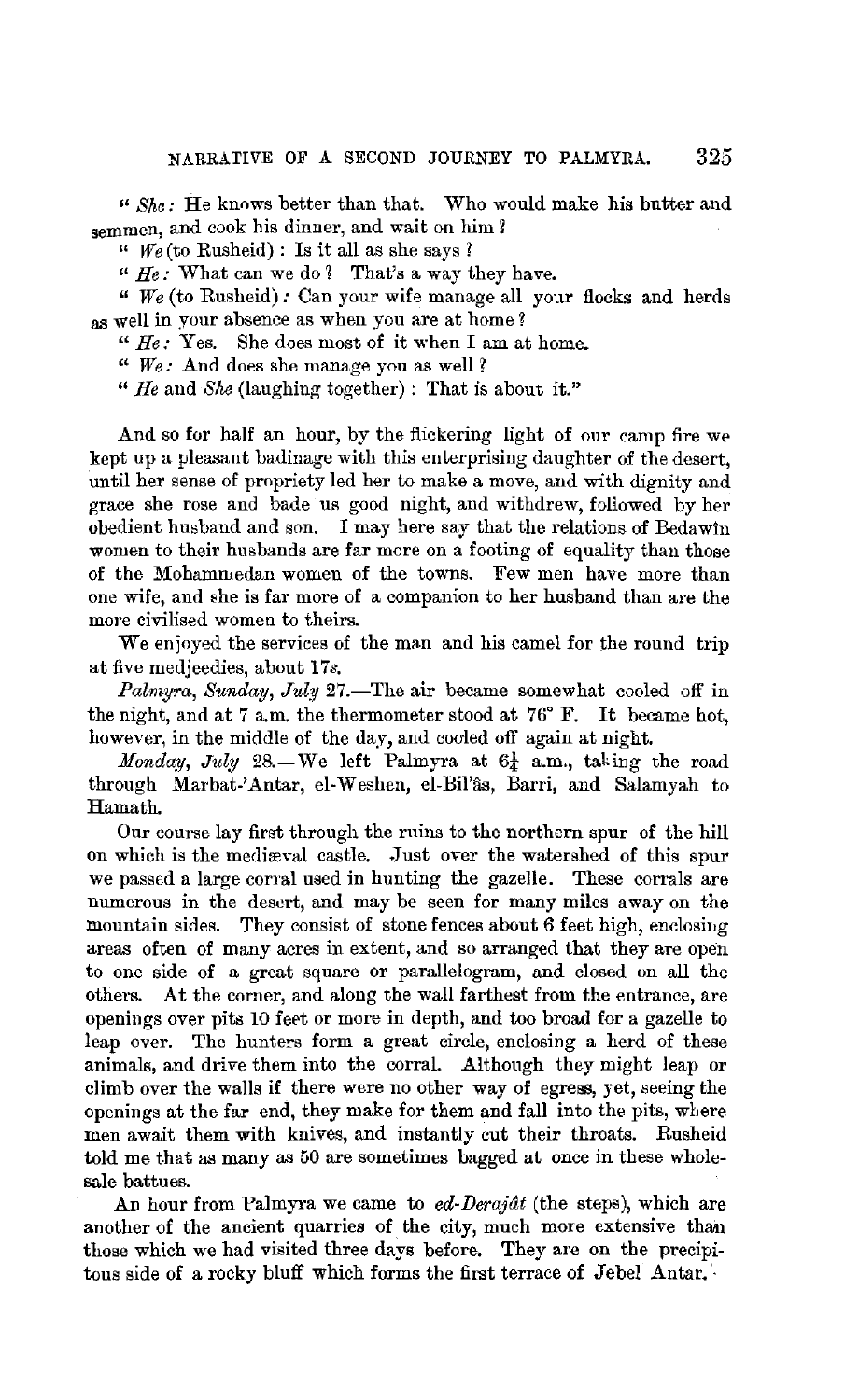### 326 NARRATIVE OF A SECOND JOURNEY TO PALMYRA.

Over the watershed of this bluff we came upon a round plain which opens out toward the west into the general expanse of the desert. In this plain we found *Carthamus flavescens*, W., Centaurea balsamitoides. *Post* (a new species), *A triplex roseum, L.* '

Mounting from this plain toward Marbat-'Antar we found *Verba-cum*  Antari, Post (a new species, near *V. ptychophyllum, Boiss.), Celsia glandulifwa, Post* (a new species), *Thymus Syriacus, Boiss.,* and *Avena sp.* 

Marbat-'Antar is a cleft between two precipitous headlands about a mile apart, after the manner of the Rosstrappe in the Hartz. It is said that 'Antar's horse leaped this tremendous chasm. Marbat signifies a place where a horse is tied. In the centre of the space between the cliffs is a perennial spring of water, which would have been pleasant but for the large number of locusts which had fallen into it, and to which the Arabs were too indifferent to care to clean them out. They drank the water with a gusto which showed that it was in no way disagreeable to them.

After watering our animals we pursued our journey along the plateau which skirts the Jebel-el-Abiad, the range which takes its rise in the precipice *vui-d-vis* with Jebel 'Antar. We began to see along its sides to its very top numerous *Butm* trees (Terebinths), *Pistacia mutica, F. et M.*, the only tree of this and the Bil'âs range.

We sat down on a sandy ledge in this plateau to lnnch, while our train went forward to the wells of el-Weshen. While we were eating, some Arab horsemen armed with spears swooped down on our train, but, seeing that we were under the guidance of Rusheid, a man of their own tribe, they did not molest them or us, but rode on after their flocks and herds. After eight hours from Palmyra we reached the two wells of el-Weshen, in the heart of the Jebel-el-Abiad. Just before climbing the mountain we found in a meadow dried stalks and fruits of *Sameraria Armena, L.* (new for the desert).

Barometer at el-Weshen, at 4 p.m., 27; height, 3,375 feet.

After arranging where our tent was to be pitched we peered into the wells, and found that they were full of locusts. Notwithstanding the disgusting taste and odour, the Arabs were filling their water-skins to supply their camps, and likewise watering their flocks. We resolved to drink as little as possible of this tainted water, although it was all that we were to see for the next thirty-eight hours.

While our tent was being pitched and our dinner prepared we climbed the mountain. The southernmost peak is the highest. At this point the barometer at  $3\frac{1}{2}$  p.m. stood at  $25.9$ ; height, 4,600 feet. The view from this was fine. It took in Jebel-Bil'as and el-Jebel-el-Abiad, and the green plain between, the great desert plain, and beyond it the range of el-Bâridi and  $\text{A}$ in-el-Wu'ûl. Below us to the north was the plateau up which we had come from Marbat-'Antar, and far away to the east the castle of Palmyra.

We observed the following plants on this mountain side *:-Papaver Syriacum, Boiss., /satis A.leppica, Scop., Silene coniflora, Otth., A.lsine*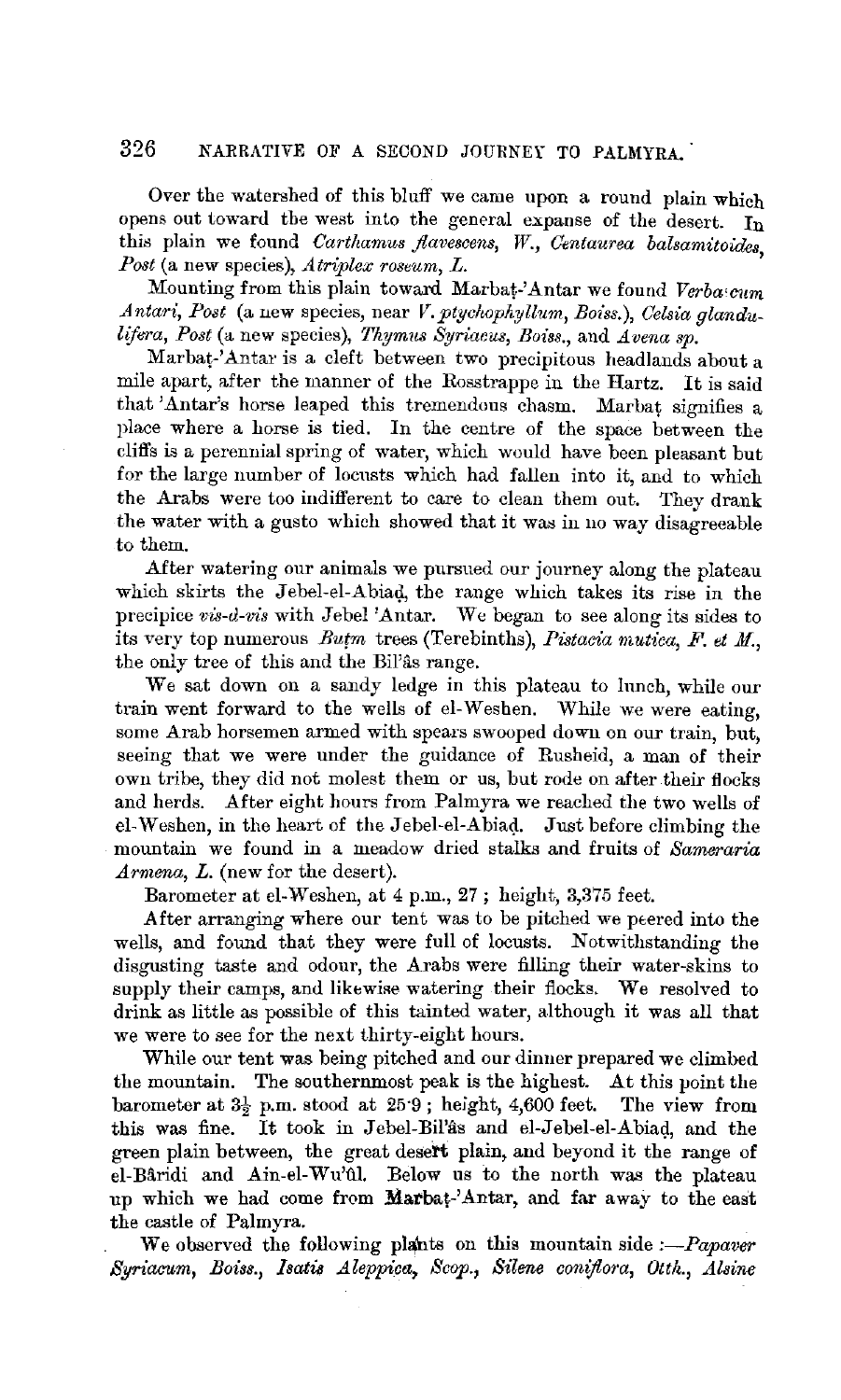#### NARRATIVE OF A SECOND JOURNEY TO PALMYRA. 327

*}[eyeri, Boiss., Putacia mutica, F. et M., Rhamnus Palrestina, Boiss., .Astragalus Bethlemiticus, Bous., Argyrolobium crotolarioides,* **J.** *et S., Oerasus tortuosa, Boiss. et Haussk., Ery;ngiitm falcatum, Labill., Pterocephalus plurnosus, L., Orucianella ciliata, Lam., Galium aureum, Vu., Anthemu montana, L., Achillcea mi'crantha, M.B., Picnomon acarna, Cass., Jurinea Strehelince, IJ.C., Onopordon sp., Cousinia Wesheni, Post* (a new species), *()entaurea virgata, Lam., Echinops Syriacus, Boiss.,* V *erbascum sp., Onosma flavum, Lehm., Micromeria mollis, Bth.* (or a new species), *Ballota saxatilis*, *Sieb., Salvia Libanotica, Bous., Teucrium prui'nosum, Boiss.,* T. *Polium,*  L., Noea spinosissima, L., Vulpia brevis, Boiss. et Ky., Bromus tectorum, L., *f/Jar. squamosus, Boiss., Paa bulbosa,* L.

About 500 feet below the summit, enclosed in a rocky amphitheatre fringed with Butm trees, we found a park-like glade about two miles in length by a few hundred yards in breadth. It was carpeted with dry grass of a rich golden colour, *Hordeum spontaneurn, P. Koch.,* and dotted with Butm trees loaded with their ripe pink berries. In the middle of this valley was a Bedawi encampment of two goats'-hair tents. We rode up and obtained from the Arabs a draught of lebben, which we vastly preferred to the locust-tainted water of the fountains below. Even in this lonely camp three sick folk claimed our care. They showed their gratitude for the prescriptions which they received by bringing us a pail of goats' milk, from which we made chocolate for our supper, and reserved a portion for our morning coffee. To make the water a little more potable we boiled it, and passed it through an extemporised filter of eharcoal and then cooled it again. But nothing could free it from its disgusting smell and taste.

As our next stage was to be one of twenty-three hours, camel-time, we filled our water-skins over night and arranged for an early start.

*Tuesday, July* 29.-We were up at 3 a.m., and by  $4\frac{1}{2}$ , as the day was breaking, filed down the valley, and turned off to the left towards the Jebel Bil'ås. All along our road for the first half-hour were dried stalks -of *Hordeum spontaneum, P. Koch.* When this tall, coarse grass is still green it must give an appearance almost of fertility to this part of the desert.

Crossing a spur of el-Jebel-el-Abiag. we descended to a broad plain, which is continuous with the great plain between Qaryetein and Palmyra. We passed over this plain parallel to the mountain as far as its western end. In a wadi we found *Silene swertiafolia*, *Boiss.*, and *Salsola rigida*, *Pall.* Our course now lay to the north-west over a rolling upland to the base of Jebel Bil'as. This mountain consists of two parallel, nearly north and south, ridges rising very gradually out of the plains to the east and west, and separated by a broad valley, which was covered at the time of our journey with parched vegetation. The whole of the mountain ,slopes and summits are covered with Butm trees, many of them of large size and fine shape. The scenery is altogether park-like, and iu spring, when the vegetation is still green, must be very attractive. **We**  collected *Capparis spinosa*, *L.*, *Ankyropetalum Cœlesyriacum*, *Boiss.*,

**z**